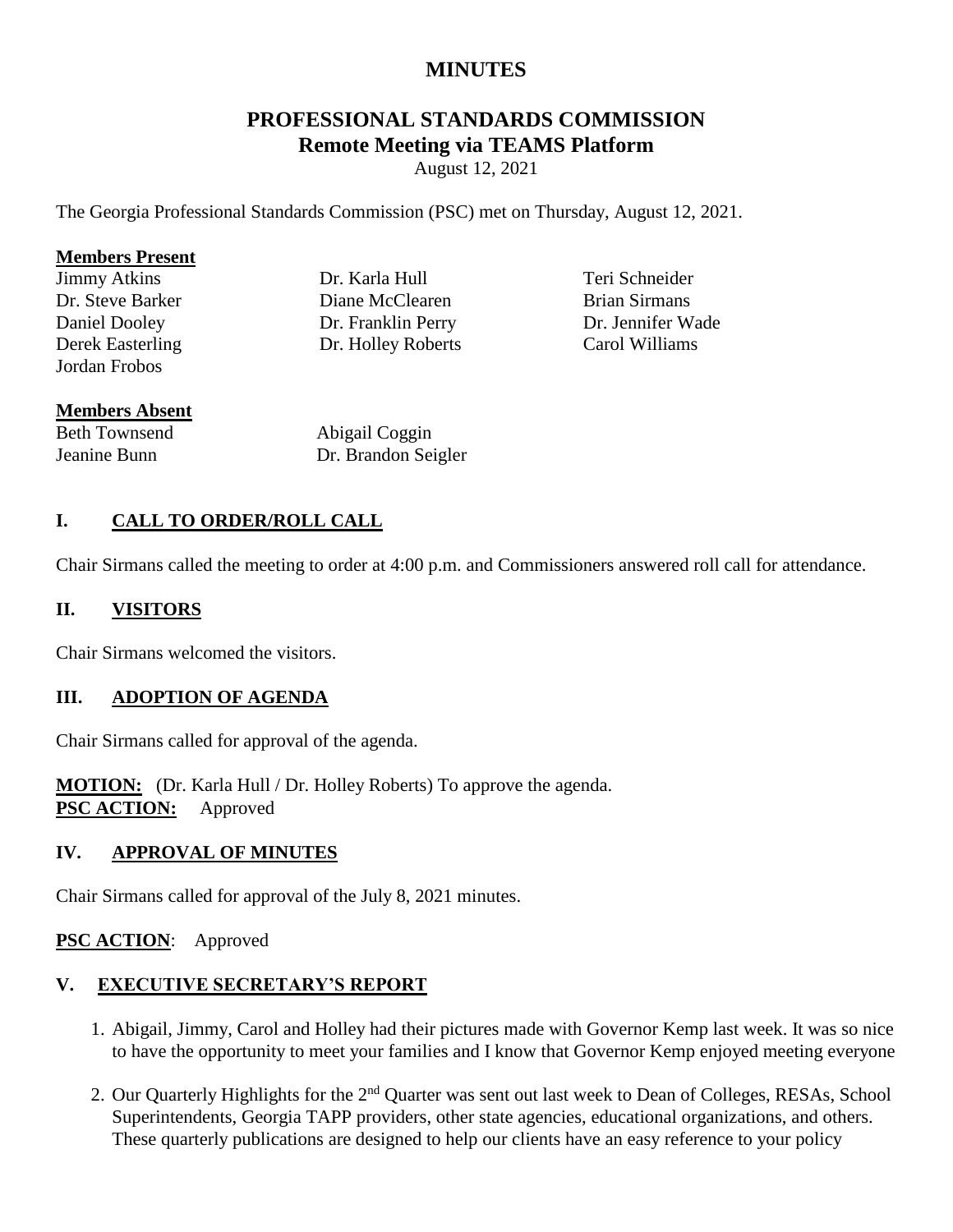> decisions, updates, progress on our enhancement, and more. I hope you find these informative. Please feel free to share these highlights with others and as always, please let me know if you have any questions.

- 3. I hope that you all enjoyed the summer. After last year's challenges, I am sure you are all ready to return to normal, or at least a "new" normal, especially those of you who are educators. As this school year starts, I would like to take this opportunity to acknowledge and celebrate our educators on the Commission.
	- $\checkmark$  Beth Townsend is a 2<sup>nd</sup> grade Special Ed teacher at Sixes Elementary School in Cherokee County.
	- $\neq$  Jeanine Bunn is an Early Intervention Teacher in Henry County at Ola Elementary School.
	- $\checkmark$  Teri Schneider is teaching AP science at Denmark High School in Forsyth County.
	- Derek Easterling is teaching JROTC at North Cobb High School.
	- $\checkmark$  Dr. Brandon Seigler represents the private school sector and is teaching U.S. History and serving as the Assistant Head Football Coach at Fellowship Christian School in Dunwoody.
	- $\checkmark$  Our Chair, Brian Sirmans, is the Assistant Principal for Pre-K through 2<sup>nd</sup> grade at Lanier County Primary School.
	- Dr. Jennifer Wade serves as an Assistant Principal for Special Education Services at Lumpkin County Middle School.
	- $\checkmark$  Jordan Frobos is an Academic Coach at Centennial Arts Academy, Gainesville City Schools.
	- $\rightarrow$  Dr. Franklin Perry, our Commission Vice-Chair, is the Superintendent of Liberty County Schools.
	- $\div$  Steve Barker is a retired Superintendent of the Coweta County School System, and we thank him, again, for his years of service.

We also celebrate those of you who prepare educators; Dr. Karla Hull serves as Dean of the Dewar College of Education at Valdosta State University; and Dr. Holley Roberts is the Interim Associate Provost of Academic Affairs and Director of The Graduate School at Georgia College and State University.

We all contribute to education in different ways, including serving as Commissioners, so it is important to include:

- $\checkmark$  Abigail Coggin serves on the Newton County Board of Education.
- $\checkmark$  Jimmy Atkins serves on the Richmond County Board of Education.
- $\checkmark$  Daniel Dooley, Diane McClearen, and Carol Williams all hold private sector positions and work tirelessly to improve Georgia public schools.

George Washington Carver said, "It is simply service that measures success." To all, thank you for your service, which certainly contributes to success in Georgia education.

I wish you, as well as all Georgia educators, a successful and safe academic year.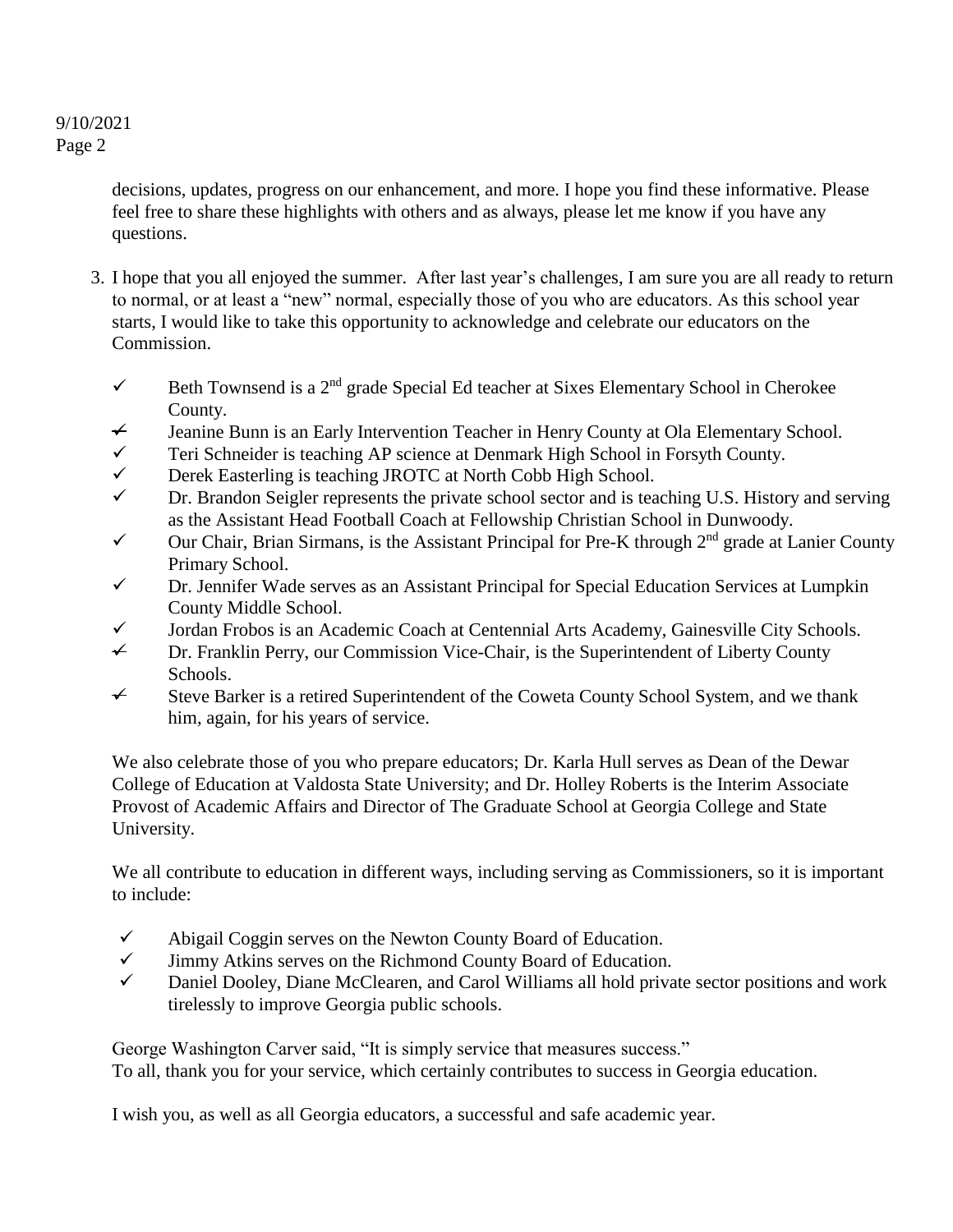## **VI. CHAIR REPORT**

Chair Sirmans reported that he would be sending a letter to Governor Kemp's office regarding the Executive Secretary's evaluation. He thanked everyone for participating in the survey.

We will be meeting in person and virtually at 10 am on September 9<sup>th</sup>. I hope that all of you will be able to make it. The meeting will be held in our new conference room on the 17<sup>th</sup> floor. The committee meetings will be held virtually on Wednesday, September  $8<sup>th</sup>$  at 4 pm as usual.

### **VII. COMMITTEE REPORTS**

#### **A. Ethics and Professional Conduct --Recommendations and Actions on Cases**

Vice Chair, Dr. Steve Barker of the Educator Ethics Review Committee (EERC), gave a preliminary review of the Cases.

1. Dr. Barker reported that the Committee reviewed 81 *Probable Cause* cases during August 11, 2021, meeting and brought the following recommendations on behalf of the committee:

| <b>CASE</b>   | <b>STANDARDS</b><br>VIOLATED | <b>RECOMMENDATION</b> |
|---------------|------------------------------|-----------------------|
| 20-11-510     | 1,4,5a7                      | <b>NPC</b>            |
| 21-6-1315     | 1,4,5a7                      | <b>NPC</b>            |
| 21-6-1320     | 1,4,5a7                      | Reprimand             |
| $21 - 7 - 2$  | 1, 5a7                       | Deny                  |
| $21 - 7 - 4$  | 1,4,5a7                      | <b>NPC</b>            |
| $21 - 7 - 32$ | 1, 5a7                       | Deny                  |
| 19-1-946      | 4,5a2,5a7,8,9                | Revoke                |
| 19-4-1402     | 1,4,5a7,8,9                  | <b>NPC</b>            |
| 19-5-1616     | 1,4,5a7,8,9                  | Revoke                |
| 19-5-1695     | 1,5a7,9                      | Revoke                |
| 19-5-1700     | 1,5a7,8,9                    | Revoke                |
| 19-6-1814     | 5a7,9                        | Revoke                |
| 19-6-1890     | 1,5a7,8,9                    | Revoke                |
| 19-8-213      | 1,5a7,9                      | Revoke                |
| 19-10-545     | 1,4,5a7,8,9                  | Suspension 20 days    |
| 20-1-939      | 9,5a7                        | <b>NPC</b>            |
| 20-1-940      | 9,5a7                        | <b>NPC</b>            |
| 20-3-1329     | 1,4,5a78,9                   | <b>NPC</b>            |
| 20-3-1333     | 4,5a2,5a5,5a7,8,9            | Suspension 90 days    |
| 20-5-1588     | 1,4,5a7,8,9                  | Suspension 20 days    |
| 20-5-1598     | 1,2,5a7,8,9                  | <b>NPC</b>            |
| 20-9-284      | 4, 5, 6, 9                   | Reprimand             |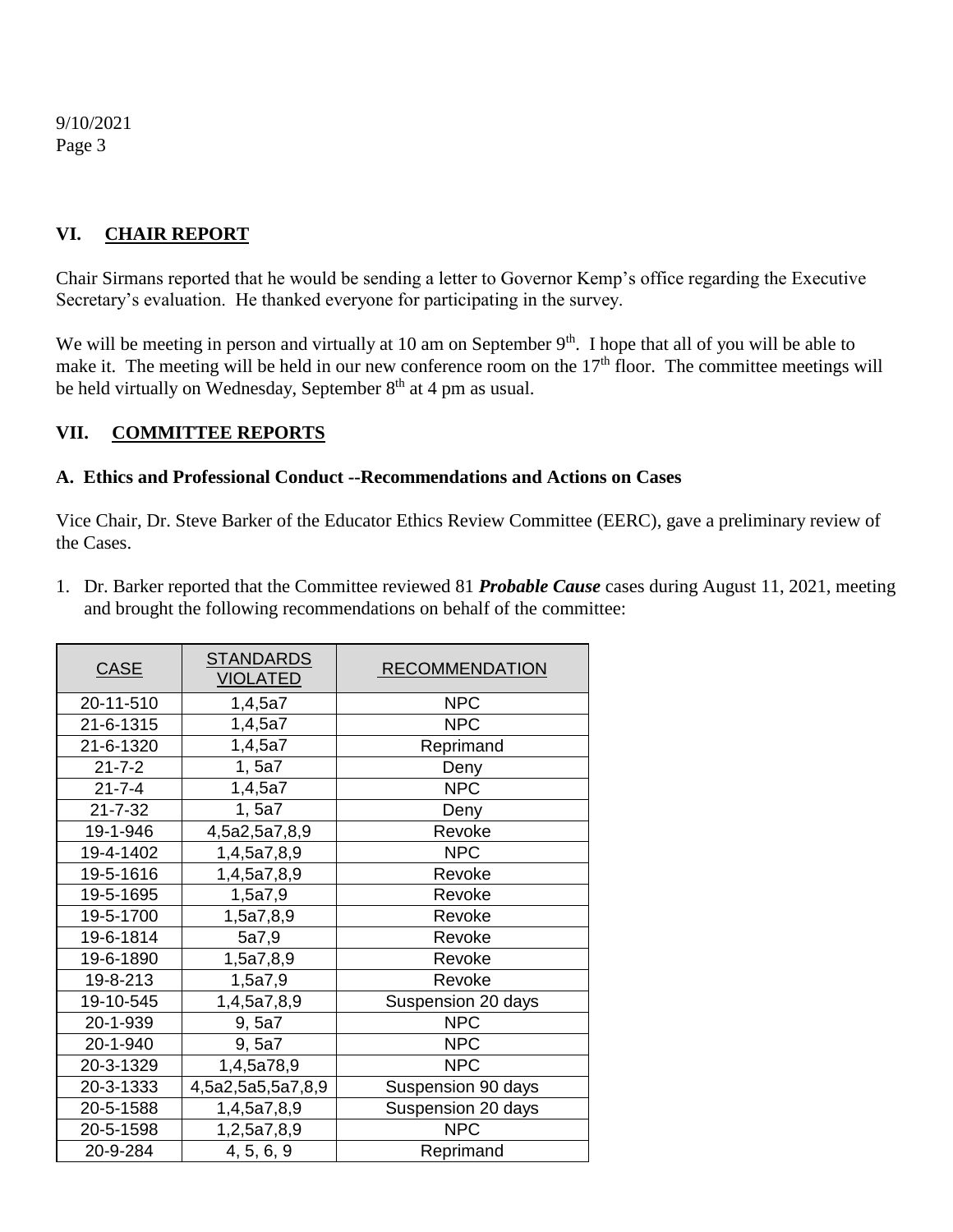| <b>CASE</b>          | <b>STANDARDS</b><br><b>VIOLATED</b> | <b>RECOMMENDATION</b>     |  |  |
|----------------------|-------------------------------------|---------------------------|--|--|
| 20-9-285             | 4, 5, 6, 9                          | Reprimand                 |  |  |
| 20-9-286             | 4, 5, 6, 9                          | Reprimand                 |  |  |
| 20-9-287             | 4, 5, 6, 9                          | Reprimand                 |  |  |
| 21-2-737             | 1, 2, 9, 5a7                        | Revoke                    |  |  |
| 21-3-804             | 2, 9, 5a7                           | Suspension 1 year         |  |  |
| 21-3-812             | 1,4,5a7,8,9                         | Suspension 20 days        |  |  |
| 21-3-844             | 1,4,5a7,8,9                         | Suspension 20 days        |  |  |
| 21-3-882             | 4, 9, 5a7                           | Revoke                    |  |  |
| 21-4-944             | 2, 9, 5a7                           | Suspension 5 days         |  |  |
| 21-4-946             | 4, 9, 5a7                           | Revoke                    |  |  |
| 21-4-957             | 5a2, 5a5, 5a7                       | Suspension 2 years        |  |  |
| 21-4-970             | 2,9,5a7                             | Revoke                    |  |  |
| 21-4-994             | 1,2,9,5a7                           | <b>Criminal Extension</b> |  |  |
| 21-4-1002            | 1,5a7,8,9                           | <b>NPC</b>                |  |  |
| 21-4-1005            | 1, 2, 4, 8, 9, 5a7                  | Suspension 10 days        |  |  |
| 21-4-1017            | 1,2,9,5a7                           | Revoke                    |  |  |
| 21-4-1029            | 4,9,5a7                             | Suspension 90 days        |  |  |
| 21-4-1035            | 4, 9, 5a7                           | Suspension 90 days        |  |  |
| 21-4-1036            | 9,5a7                               | Suspension 1 year         |  |  |
| 21-4-1037            | 2, 9, 5a7                           | Reprimand                 |  |  |
| 21-5-1062            | 3,9,5a7                             | Suspension 1 year         |  |  |
| 21-5-1063            | 3,9,5a7                             | Suspension 1 year         |  |  |
| 21-5-1068            | 2, 9, 5a7                           | <b>NPC</b>                |  |  |
| 21-5-1070            | 2,9,5a7                             | Reprimand                 |  |  |
| 21-5-1071            | 2, 9, 5a7                           | Suspension 10 days        |  |  |
| 21-5-1072            | 1, 9, 5a7                           | NPC                       |  |  |
| 21-5-1078            | 1, 9, 5a7                           | Suspension 1 year         |  |  |
| 21-5-1084            | 4, 5, 9, 5a7                        | Suspension 5 days         |  |  |
| 21-5-1095            | 4, 9                                | Suspension 20 days        |  |  |
| 21-5-1096            | 4, 5, 9, 5a7                        | Suspension 5 days         |  |  |
| 21-5-1118            | 4,5,9,5a7                           | Suspension 10 days        |  |  |
| 21-5-1120            | 4, 9, 5a7                           | Suspension 1 year         |  |  |
| 21-5-1129            | 4,9,5a7                             | Suspension 20 days        |  |  |
| 21-5-1130            | 3, 9, 5a7                           | Suspension 1 year         |  |  |
| 21-5-1140            | 3, 9, 5a7                           | Suspension 1 year         |  |  |
| 21-5-1141            | 4, 5, 9                             | Suspension 10 days        |  |  |
| 21-5-1142            | 4, 5, 9                             | Suspension 10 days        |  |  |
| 21-5-1143            | 4, 5, 9                             | Suspension 10 days        |  |  |
| 21-5-1144            | 4, 5, 9                             | Suspension 10 days        |  |  |
| 21-5-1145            | 4, 5, 9                             | Suspension 10 days        |  |  |
| 21-5-1147            | 1, 9, 5a7                           | Suspension 1 year         |  |  |
| 21-5-1154            | 4, 5, 9                             | Suspension 20 days        |  |  |
| 21-5-1155            | 4, 5, 9                             | Suspension 10 days        |  |  |
| 21-5-1156<br>4, 5, 9 |                                     | Suspension 10 days        |  |  |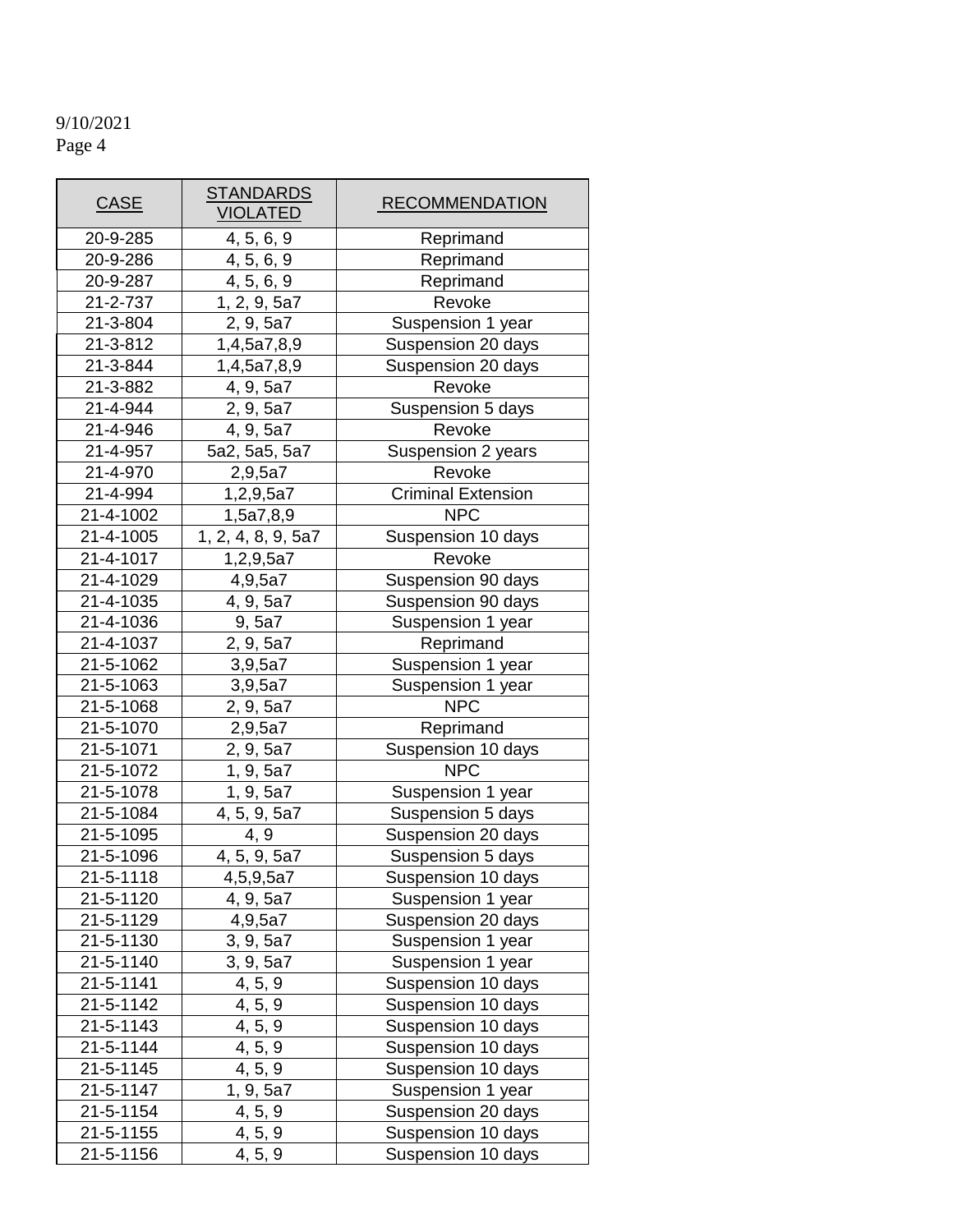| <b>CASE</b>   | <b>STANDARDS</b><br><b>VIOLATED</b> | <b>RECOMMENDATION</b>     |  |  |
|---------------|-------------------------------------|---------------------------|--|--|
| 21-5-1157     | 2,9,5a7                             | Suspension 10 days        |  |  |
| 21-5-1160     | 4,8,9,5a7                           | <b>NPC</b>                |  |  |
| 21-5-1163     | 4, 9, 5a7                           | Suspension 1 year         |  |  |
| 21-5-1168     | 3, 9, 5a7                           | Suspension 1 year         |  |  |
| 21-5-1179     | 1, 2, 9, 5a7                        | Suspension 2 years        |  |  |
| 21-5-1180     | 9, 5a7                              | Suspension 90 days        |  |  |
| 21-5-1196     | 2, 9, 5a7                           | Suspension 10 days        |  |  |
| 21-6-1213     | 9, 10, 5a7                          | Suspension 90 days        |  |  |
| 21-6-1231     | 2, 9, 5a7                           | <b>NPC</b>                |  |  |
| 21-6-1269     | 4, 9, 10, 5a7                       | Suspension 20 days        |  |  |
| 21-6-1272     | 4, 9, 5a7                           | Suspension 90 days        |  |  |
| 21-6-1298     | 1, 9, 5a7                           | <b>Criminal Extension</b> |  |  |
| 21-6-1332     | 1,5a7,8,9                           | Suspension 1 year         |  |  |
| $21 - 7 - 14$ | 1,4,5a7,8,9                         | Suspension 20 days        |  |  |
| $21 - 7 - 28$ | 1,4,5a7,8,9                         | Suspension 20 days        |  |  |

2. Dr. Barker reported that the Educator Ethics Review Committee reviewed 1 *Petitions Issue* and brought the following recommendations on behalf of the Committee:

| <b>CASE</b> | <b>PREVIOUS SANCTION</b> |  |  |  |
|-------------|--------------------------|--|--|--|
| 21-6-1339   | Revocation 12-12-2008    |  |  |  |

3. Dr. Barker reported that the Educator Ethics Review Committee reviewed 22 *Settlement Agreements* and brought the following recommendations on behalf of the Committee:

| <b>CASE</b> | <b>SANCTION</b>    |  |  |  |
|-------------|--------------------|--|--|--|
| 20-10-306   | Suspension 20 days |  |  |  |
| 21-2-719    | Suspension 1 year  |  |  |  |
| 21-2-767    | Reprimand          |  |  |  |
| 21-3-799    | Suspension 90 days |  |  |  |
| 21-3-898    | Suspension 20 days |  |  |  |
| 21-3-908    | Suspension 5 days  |  |  |  |
| 21-3-924    | Suspension 30 days |  |  |  |
| 21-3-927    | Reprimand          |  |  |  |
| 21-3-934    | Suspension 20 days |  |  |  |
| 21-4-948    | Suspension 10 days |  |  |  |
| 21-4-958    | Suspension 20 days |  |  |  |
| 21-4-959    | Suspension 20 days |  |  |  |
| 21-4-998    | Suspension 5 days  |  |  |  |
| 21-4-1010   | Suspension 30 days |  |  |  |
| 21-5-1044   | Reprimand          |  |  |  |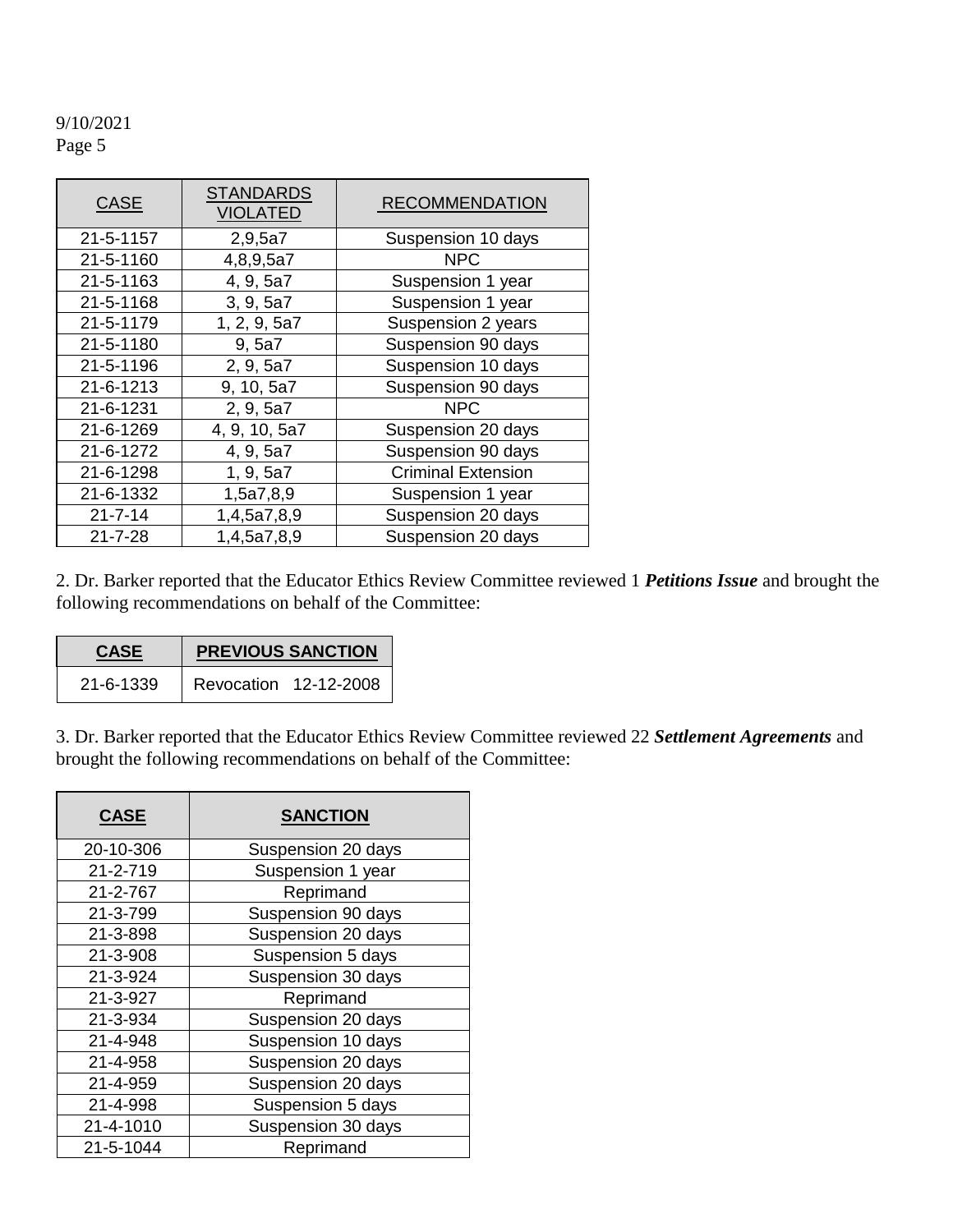| <b>CASE</b> | <b>SANCTION</b>    |  |  |
|-------------|--------------------|--|--|
| 21-5-1047   | Suspension 20 days |  |  |
| 21-5-1066   | Reprimand          |  |  |
| 21-5-1080   | Denied             |  |  |
| 21-5-1139   | Suspension 20 days |  |  |
| 21-5-1189   | Reprimand          |  |  |
| 21-6-1204   | Reprimand          |  |  |
| 21-6-1245   | Reprimand          |  |  |

4. Dr. Barker reported that the Educator Ethics Review Committee reviewed 29 *Negotiated Settlement Agreements* and brought the following recommendations on behalf of the Committee:

| <b>CASE</b>    | <b>NEGOTIATED SANCTION</b> | <b>EERC RECOMMENDATION</b> |  |
|----------------|----------------------------|----------------------------|--|
| 17-1-928       | <b>NPC</b>                 | Accept                     |  |
| 18-6-1672      | Reprimand                  | Accept                     |  |
| 19-2-1070      | Reprimand                  | Reject                     |  |
| 19-5-1626      | Suspension 45 days         | Accept                     |  |
| 19-8-300       | Suspension 20 days         | Accept                     |  |
| 19-9-359       | Suspension 45 days         | Accept                     |  |
| 19-10-572      | Suspension 5 days          | Accept                     |  |
| 19-10-574      | Warning                    | Accept                     |  |
| 19-11-726      | Reprimand                  | Accept                     |  |
| 20-2-1175      | Reprimand                  | Reject                     |  |
| 20-2-1263      | Suspension 90 days         | Accept                     |  |
| 20-4-1472      | Vol Surrender              | Accept                     |  |
| 20-4-1484      | Suspension 3 days          | Accept                     |  |
| 20-5-1510      | Reprimand                  | Reject                     |  |
| 20-5-1540      | Suspension 5 days          | Accept                     |  |
| 20-6-1700      | Reprimand                  | Accept                     |  |
| 20-9-240       | <b>NPC</b>                 | Reject                     |  |
| 20-9-241       | Reprimand                  | Accept                     |  |
| 20-10-342      | Suspension 2 years         | Accept                     |  |
| 20-10-386      | Suspension 15 days         | Accept                     |  |
| 20-11-426      | Suspension 103 days        | Accept                     |  |
| 20-11-446      | Suspension 2 days          | Accept                     |  |
| 20-11-486      | Suspension 30 days         | Accept                     |  |
| 20-11-506      | Suspension 5 days          | Accept                     |  |
| 20-12-528      | Reprimand                  | Accept                     |  |
| 20-12-531      | Suspension 107 days        | Accept                     |  |
| $21 - 1 - 627$ | Suspension 10 days         | Accept                     |  |
| 21-2-757       | Suspension 5 days          | Accept                     |  |
| 21-3-932       | <b>NPC</b>                 | Accept                     |  |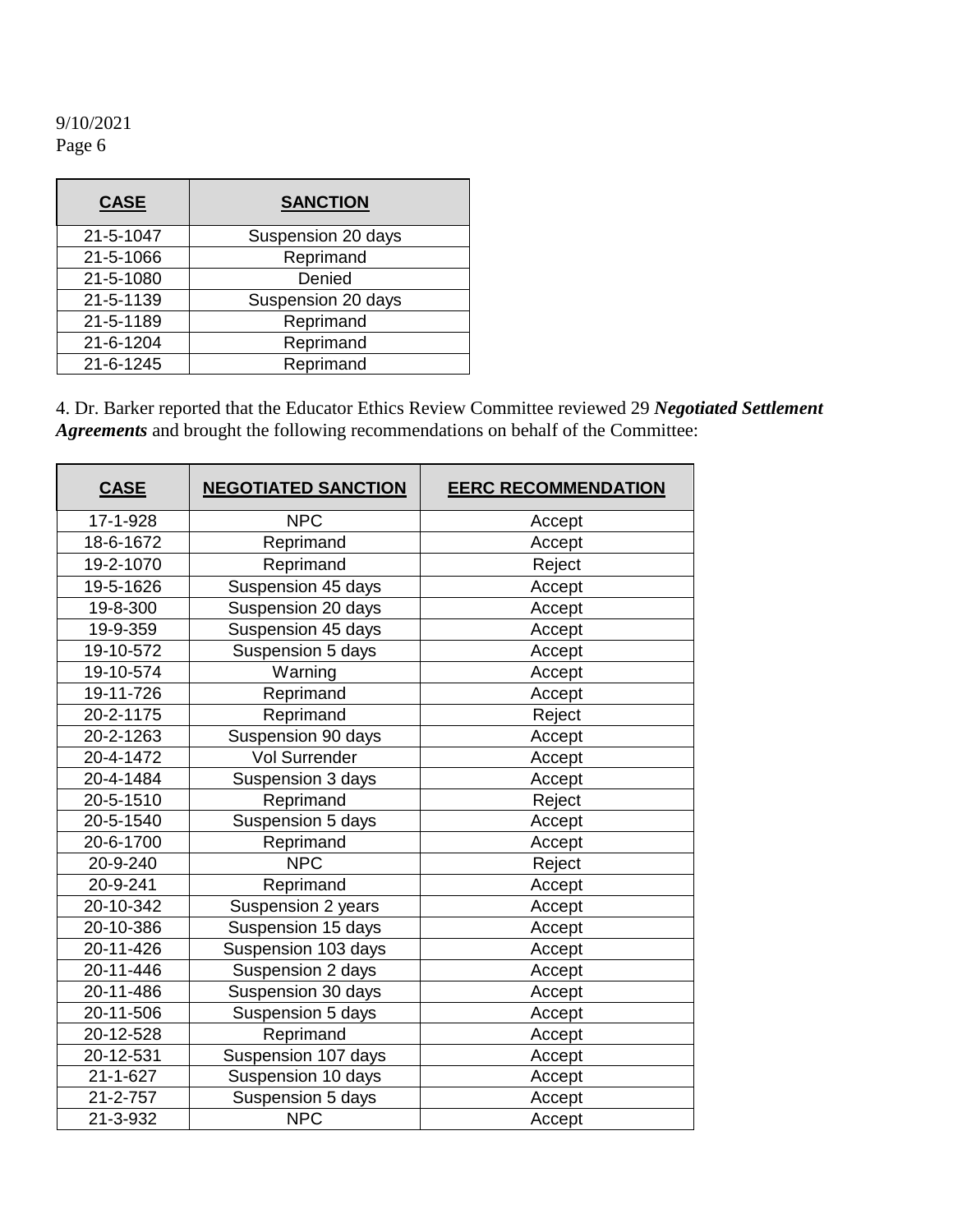### 5. **OTHER BUSINESS**

The Educator Ethics Review Committee recommended approval of the *Other Business Report* as follows:

| <b>CASE</b>    | <b>FINDINGS OF FACTS</b>          |
|----------------|-----------------------------------|
| 21-3-828       | Withdrawal of hearing request.    |
| 19-3-1277      | Failed to provide requested docs. |
| 19-5-1613      | Failed to provide requested docs. |
| 19-5-1620      | Failed to provide requested docs. |
| 19-6-1818      | Failed to provide requested docs. |
| 19-6-1887      | Failed to provide requested docs. |
| 19-6-1896      | Failed to provide requested docs. |
| 19-6-1897      | Failed to provide requested docs. |
| 21-2-684       | Failed to provide requested docs. |
| 21-2-725       | Failed to provide requested docs. |
| 21-2-728       | Failed to provide requested docs. |
| $21 - 2 - 740$ | Failure to respond.               |
| 21-2-746       | Failed to provide requested docs. |
| 21-5-1103      | Failure to respond.               |
| 21-5-1132      | Failure to respond.               |
| 21-5-1150      | Failure to respond.               |
| 21-5-1152      | Failure to respond.               |
| 21-5-1192      | Failure to respond.               |
| 21-5-1183      | Expand current investigation.     |

6. The Educator Ethics Review Committee recommended approval of the *Preliminary Investigative Determination Report* consisting of 52 new complaints received during the months of July and August 2021.

#### 7. **VOLUNTARY SURRENDERS**

The Educator Ethics Review Committee recommended approval of the Voluntary Surrenders listed below in which an Educator/Applicant voluntarily accepted a sanction of Revocation or Denial prior to the submission of an investigative case summary for a Probable Cause Determination.

| <b>CASE</b> | <b>STANDARDS</b><br><b>VIOLATED</b> | <b>SANCTION</b>            |
|-------------|-------------------------------------|----------------------------|
| 21-5-1099   | 4, 9, 5a7                           | <b>Voluntary Surrender</b> |
| 21-6-1259   | 3, 9, 5a7                           | <b>Voluntary Surrender</b> |

### 8. **EXTENSIONS – PRELIMINARY INVESTIGATIVE DETERMINATIONS**

The Educator Ethics Review Committee recommended approval of the *43 Extensions - Preliminary Investigative Determinations* consisting of the following:

| <b>EXTENSIONS-PRELIMINARY INVESTIGATIVE DETERMINATIONS</b>                              |  |  |  |  |  |  |
|-----------------------------------------------------------------------------------------|--|--|--|--|--|--|
| 21-7-11<br>$21 - 7 - 91$<br>$21 - 7 - 97$<br>21-8-103<br>21-7-24<br>21-8-135<br>21-7-68 |  |  |  |  |  |  |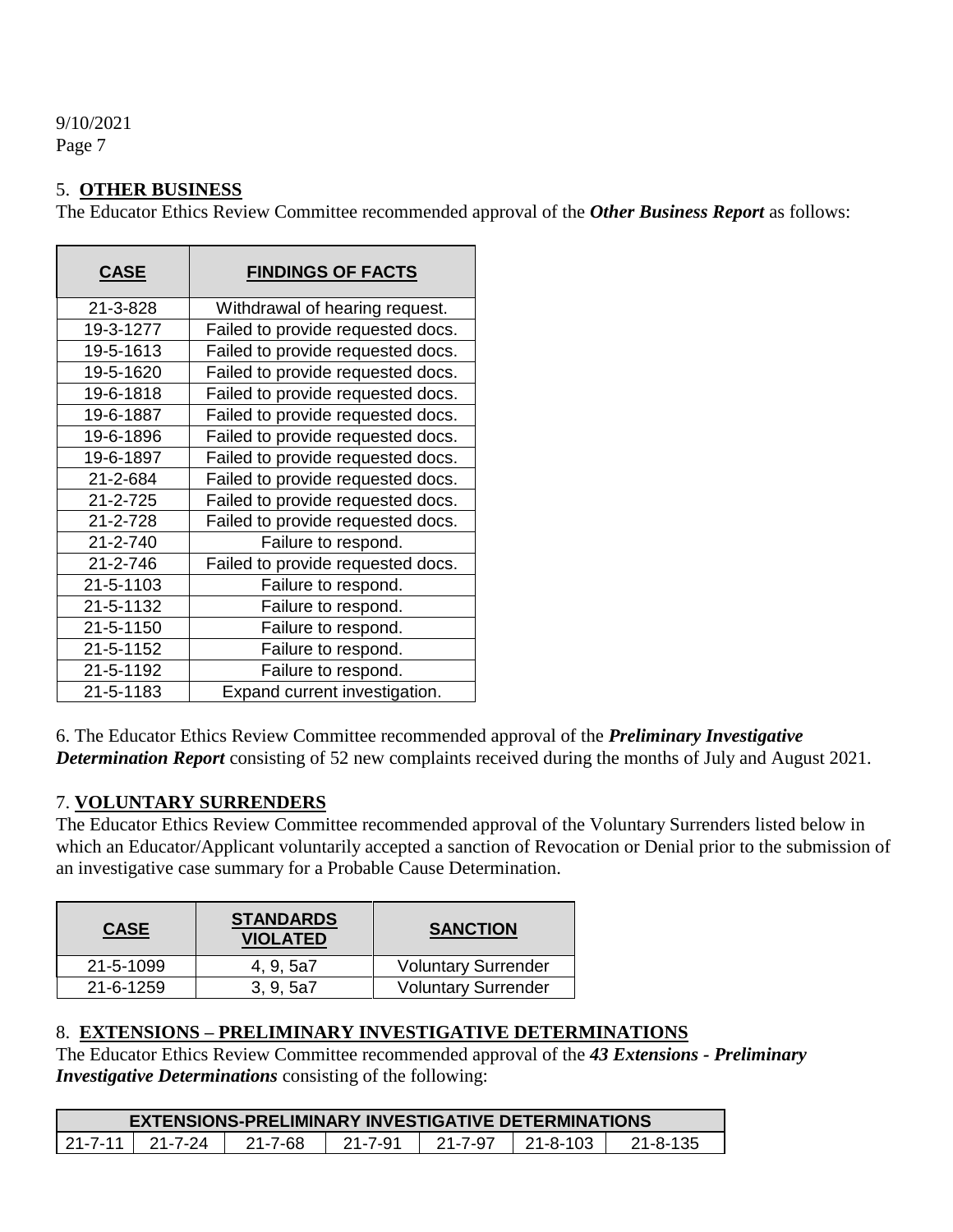| <b>EXTENSIONS-PRELIMINARY INVESTIGATIVE DETERMINATIONS</b> |               |               |               |                |                |  |
|------------------------------------------------------------|---------------|---------------|---------------|----------------|----------------|--|
| $21 - 7 - 19$                                              | $21 - 7 - 25$ | $21 - 7 - 69$ | 21-7-92       | $21 - 7 - 98$  | 21-8-105       |  |
| 21-7-20                                                    | $21 - 7 - 26$ | $21 - 7 - 77$ | $21 - 7 - 93$ | $21 - 7 - 99$  | $21 - 8 - 106$ |  |
| $21 - 7 - 21$                                              | $21 - 7 - 65$ | 21-7-78       | $21 - 7 - 94$ | 21-7-100       | $21 - 8 - 110$ |  |
| $21 - 7 - 22$                                              | $21 - 7 - 66$ | $21 - 7 - 89$ | $21 - 7 - 95$ | $21 - 7 - 101$ | $21 - 8 - 120$ |  |
| $21 - 7 - 23$                                              | 21-7-67       | 21-7-90       | 21-7-96       | 21-8-102       | $21 - 8 - 127$ |  |

#### 9. **EXTENSIONS - INVESTIGATIONS**

The Educator Ethics Review Committee recommended granting an *Investigative Extension* to the following 336 cases:

| <b>WRITTEN COMPLAINT EXTENSIONS</b> |           |           |               |           |                |           |  |
|-------------------------------------|-----------|-----------|---------------|-----------|----------------|-----------|--|
| 19-2-1106                           | 20-1-1057 | 20-4-1453 | $20 - 7 - 41$ | 20-10-336 | $21 - 1 - 617$ | 21-5-1088 |  |
| 19-6-1875                           | 20-1-1060 | 20-4-1454 | $20 - 7 - 44$ | 20-10-337 | 21-1-619       | 21-5-1090 |  |
| 19-6-1889                           | 20-1-1062 | 20-4-1455 | $20 - 7 - 45$ | 20-10-338 | 21-1-629       | 21-5-1091 |  |
| 19-6-1906                           | 20-1-1069 | 20-4-1464 | $20 - 7 - 46$ | 20-10-339 | $21 - 1 - 646$ | 21-5-1098 |  |
| 19-6-1908                           | 20-1-1074 | 20-4-1465 | 20-7-48       | 20-10-340 | $21 - 1 - 653$ | 21-5-1101 |  |
| 19-6-1915                           | 20-1-1080 | 20-4-1467 | 20-7-54       | 20-10-341 | 21-2-661       | 21-5-1105 |  |
| 19-6-1931                           | 20-1-1081 | 20-4-1468 | $20 - 7 - 57$ | 20-10-343 | 21-2-663       | 21-5-1106 |  |
| 19-7-90                             | 20-1-1083 | 20-4-1469 | 20-7-59       | 20-10-344 | 21-2-666       | 21-5-1107 |  |
| 19-7-92                             | 20-1-1086 | 20-5-1488 | 20-7-62       | 20-10-346 | 21-2-670       | 21-5-1108 |  |
| 19-7-94                             | 20-1-1089 | 20-5-1534 | 20-7-66       | 20-10-347 | 21-2-677       | 21-5-1110 |  |
| 19-7-95                             | 20-1-1090 | 20-5-1546 | 20-7-67       | 20-10-352 | 21-2-679       | 21-5-1111 |  |
| 19-7-97                             | 20-1-1091 | 20-5-1551 | 20-7-68       | 20-10-353 | 21-2-686       | 21-5-1112 |  |
| 19-7-100                            | 20-1-1096 | 20-5-1556 | 20-7-69       | 20-10-357 | 21-2-687       | 21-5-1113 |  |
| 19-7-107                            | 20-1-1103 | 20-5-1557 | 20-7-70       | 20-10-360 | 21-2-688       | 21-5-1114 |  |
| 19-7-128                            | 20-1-1105 | 20-5-1558 | $20 - 7 - 71$ | 20-10-364 | 21-2-692       | 21-5-1117 |  |
| 19-7-138                            | 20-2-1178 | 20-5-1561 | 20-7-75       | 20-10-396 | 21-2-695       | 21-5-1124 |  |
| 19-7-142                            | 20-2-1179 | 20-5-1562 | 20-7-83       | 20-10-397 | 21-2-698       | 21-5-1128 |  |
| 19-7-154                            | 20-2-1250 | 20-5-1567 | 20-7-94       | 20-10-402 | 21-2-707       | 21-5-1135 |  |
| 19-8-242                            | 20-2-1254 | 20-5-1571 | 20-7-97       | 20-10-403 | 21-2-709       | 21-5-1136 |  |
| 19-9-376                            | 20-2-1261 | 20-5-1572 | 20-7-98       | 20-10-404 | 21-2-744       | 21-5-1146 |  |
| 19-9-390                            | 20-3-1313 | 20-5-1575 | 20-7-99       | 20-10-406 | $21 - 2 - 745$ | 21-5-1160 |  |
| 19-9-400                            | 20-3-1315 | 20-5-1576 | 20-7-100      | 20-11-418 | 21-2-748       | 21-5-1164 |  |
| 19-9-464                            | 20-3-1316 | 20-5-1578 | 20-7-104      | 20-11-439 | 21-2-751       | 21-5-1169 |  |
| 19-9-488                            | 20-3-1318 | 20-5-1579 | 20-8-117      | 20-11-440 | 21-2-756       | 21-5-1170 |  |
| 19-9-499                            | 20-3-1319 | 20-5-1585 | 20-8-119      | 20-11-471 | 21-2-771       | 21-5-1171 |  |
| 19-9-502                            | 20-3-1321 | 20-5-1587 | 20-8-150      | 20-11-478 | 21-3-785       | 21-5-1174 |  |
| 19-10-534                           | 20-3-1322 | 20-5-1590 | 20-8-154      | 20-11-479 | 21-3-786       | 21-5-1175 |  |
| 19-10-589                           | 20-3-1325 | 20-5-1594 | 20-8-177      | 20-11-493 | 21-3-794       | 21-5-1178 |  |
| 19-10-596                           | 20-3-1326 | 20-5-1597 | 20-8-178      | 20-11-498 | 21-3-795       | 21-5-1181 |  |
| 19-10-609                           | 20-3-1330 | 20-5-1601 | 20-8-180      | 20-11-509 | 21-3-808       | 21-5-1183 |  |
| 19-10-661                           | 20-3-1331 | 20-5-1602 | 20-8-183      | 20-12-519 | $21 - 3 - 815$ | 21-5-1185 |  |
| 19-10-674                           | 20-3-1335 | 20-5-1604 | 20-8-184      | 20-12-524 | $21 - 3 - 818$ | 21-5-1188 |  |
| 19-10-683                           | 20-3-1338 | 20-6-1675 | 20-8-190      | 20-12-541 | 21-3-822       | 21-5-1190 |  |
| 19-10-689                           | 20-3-1379 | 20-6-1692 | 20-8-191      | 20-12-547 | 21-3-827       | 21-5-1198 |  |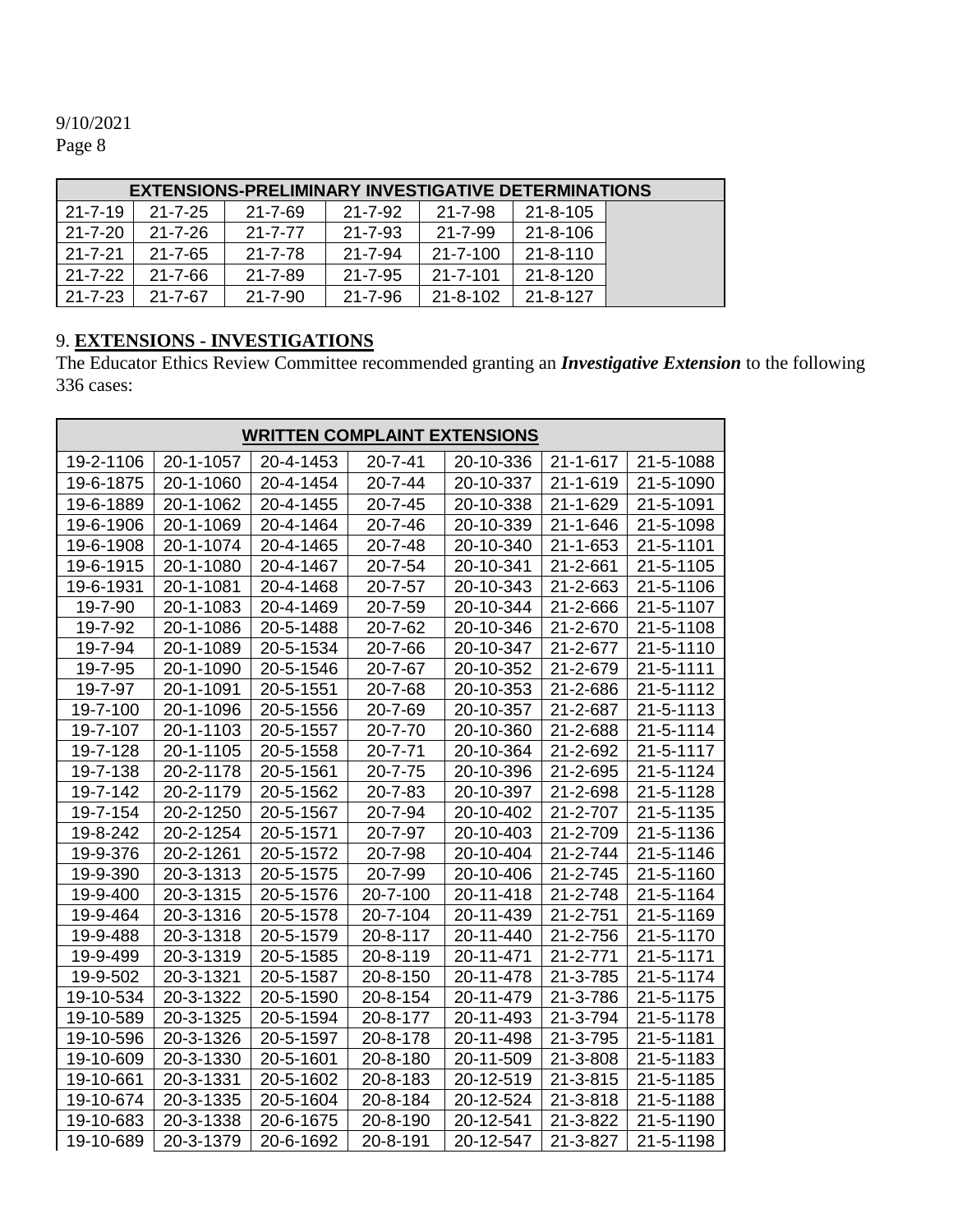| <b>WRITTEN COMPLAINT EXTENSIONS</b> |           |           |           |                |          |           |
|-------------------------------------|-----------|-----------|-----------|----------------|----------|-----------|
| 19-11-800                           | 20-3-1384 | 20-6-1695 | 20-8-193  | 20-12-551      | 21-3-832 | 21-6-1201 |
| 19-12-857                           | 20-3-1386 | 20-6-1698 | 20-8-195  | 20-12-552      | 21-3-833 | 21-6-1203 |
| 20-1-939                            | 20-3-1387 | 20-6-1702 | 20-8-196  | 20-12-553      | 21-3-836 | 21-6-1229 |
| 20-1-940                            | 20-3-1411 | 20-6-1705 | 20-8-201  | 20-12-558      | 21-3-837 | 21-6-1233 |
| 20-1-1021                           | 20-3-1413 | 20-6-1706 | 20-9-259  | $21 - 1 - 605$ | 21-3-852 | 21-6-1235 |
| 20-1-1022                           | 20-3-1417 | 20-6-1707 | 20-9-261  | $21 - 1 - 610$ | 21-3-865 | 21-6-1236 |
| 20-1-1023                           | 20-4-1449 | 20-6-1719 | 20-10-323 | $21 - 1 - 611$ | 21-3-879 | 21-6-1237 |
| 20-1-1047                           | 20-4-1450 | 20-6-1722 | 20-10-335 | $21 - 1 - 616$ | 21-3-883 | 21-6-1244 |

## 10. **APPLICATIONS FOR CERTIFICATION REPORT**

The Educator Ethics Review Committee recommended to approve a no probable cause determination on 31 cases reflected on the *Applications for Certification Report*.

### 11. **FINAL DECISIONS BY OPERATION OF LAW**

The Commission reviewed the report, which advised of 9 cases now closed without an appeal for a hearing before an Administrative Law Judge.

## 12. **FINAL DECISIONS BY OPERATION OF LAW**

The Educator Ethics Review Committee recommended to accept the ALJ's sanction on the following:

| <b>CASE</b> | <b>ORIGINAL SANCTION</b> | <b>ALJ SANCTION</b> | <b>EERC RECOMMENDATION</b> |
|-------------|--------------------------|---------------------|----------------------------|
| 19-1-817    | Suspension 1 year        | <b>NPC</b>          | Accept                     |
| 19-1-841    | Suspension 1 year        | Reprimand           | Accept                     |
| 19-10-673   | Denial                   | Denial              | Accept                     |

Chair Sirmans called for approval of the Educator Ethics Review committee report as presented by Dr. Barker. **PSC ACTION**: Approved

Abstentions: Dr. Franklin Perry-NCOs-20-10-342, 20-11-486, PCE-21-6-1269, Carol Williams-PIDs21-7-24, 25, PCE-21-4-970, Dr. Steve Barker-PID-21-6-1314, Derek Easterling-PID-21-6-1308, PCEs-21-5-1084, 21-6- 1231, Teri Schneider-PID-21-6-1303, PCEs-21-4-1035, 21-5-1062

### **B. Educator Preparation Standing Committee**

Committee Chair, Diane McClearen, presented the report of the Educator Preparation Standing Committee.

|                                               | <b>Educator Preparation and Certification Committee Report</b><br><b>August 11, 2021</b>                                                                                                                                                                                                                                                                                                                                                                               |
|-----------------------------------------------|------------------------------------------------------------------------------------------------------------------------------------------------------------------------------------------------------------------------------------------------------------------------------------------------------------------------------------------------------------------------------------------------------------------------------------------------------------------------|
| <b>Clark County</b><br><b>School District</b> | The Committee recommends Continuing Approval with Conditions for the Educator<br>Preparation Provider (EPP), the ESOL Endorsement, and the Gifted In-field<br>Endorsement reviewed during the Spring 2021 Continuing Approval Review.<br>The Committee recommends the submission of a Progress Report by May 13, 2022,<br>addressing all not met standards, stipulations, and areas for improvement (AFIs) cited<br>during the Spring 2021 Continuing Approval Review. |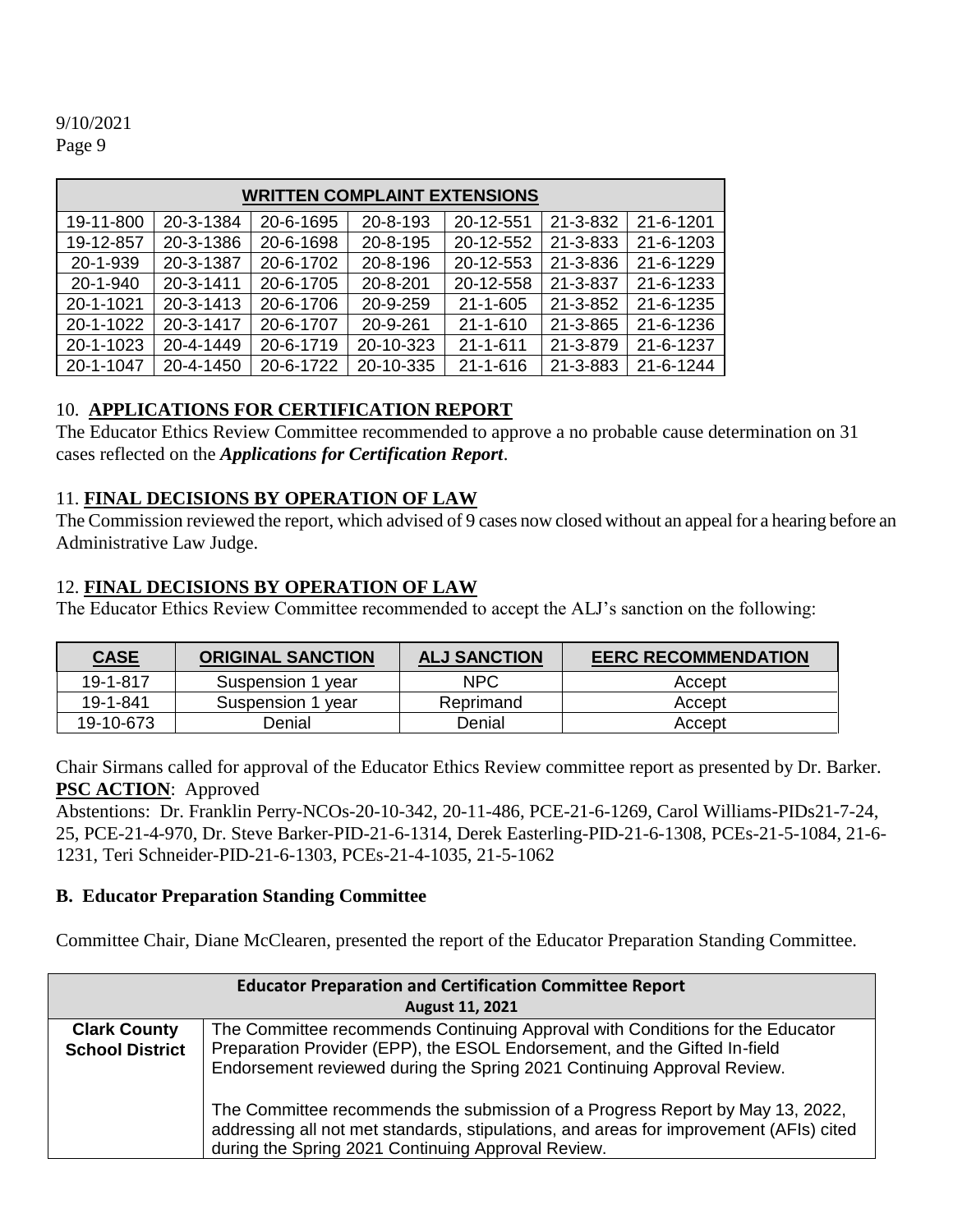| <b>Educator Preparation and Certification Committee Report</b> |                                                                                                                                                                                                                                                                                                                                                                                                                                                                                                                                                                                                                                                                         |  |
|----------------------------------------------------------------|-------------------------------------------------------------------------------------------------------------------------------------------------------------------------------------------------------------------------------------------------------------------------------------------------------------------------------------------------------------------------------------------------------------------------------------------------------------------------------------------------------------------------------------------------------------------------------------------------------------------------------------------------------------------------|--|
|                                                                | August 11, 2021                                                                                                                                                                                                                                                                                                                                                                                                                                                                                                                                                                                                                                                         |  |
| <b>Central</b><br>Savannah Area<br><b>River</b><br>(CSRA) RESA | As a result of satisfactory progress evident in the May 25, 2021, progress report which<br>addressed areas for improvement cited during the Spring 2020 Continuing Approval<br>Review, the Committee recommends the removal of the AFIs cited in the following<br>standards.<br>Standard 1.1<br>$\bullet$<br>Standard 3.3<br>Standard 4.1<br>Standard 4.3<br>Standard 4.4<br>Standard 5.1<br>Standard 5.3<br>Standard 5.4                                                                                                                                                                                                                                               |  |
|                                                                | In addition, the Committee recommends the removal of the AFI in Standard 1.1 for the<br>Gifted In-field Endorsement, and the K-5 Mathematics Endorsement.                                                                                                                                                                                                                                                                                                                                                                                                                                                                                                               |  |
| LaGrange College                                               | As a result of satisfactory progress evident in the June 8, 2021, progress report, the<br>Committee recommends the removal of the AFI in Standard 6.6 for the Curriculum and<br>Instruction program cited during the Fall 2020 Continuing Approval Result.                                                                                                                                                                                                                                                                                                                                                                                                              |  |
| Piedmont                                                       | As a result of satisfactory progress indicated in the June 14, 2021, progress report, the                                                                                                                                                                                                                                                                                                                                                                                                                                                                                                                                                                               |  |
| University                                                     | Committee recommends changing the status of Standard 5 from Not Met to Met, and<br>changing the approval status from Continuing Approval with Conditions to Continuing<br>Approval. The committee recommends cancelling the Fall 2021 Focused Visit, in<br>addition to the removal of the following stipulations and AFIs cited during the Fall 2019<br>Continuing Approval Review.<br>Standard 1.1<br>Standard 1.2<br>Standard 2.1<br>Standard 2.2<br>Standard 2.3<br>Standard 3.1<br>Standard 4.1<br>Standard 5.1<br>Standard 5.2<br>Standard 5.3<br>Standard 5.4<br>Standard 5.5<br>The Committee also recommends the removal of the following stipulations and AFIs |  |
|                                                                | for the Service and Leadership Programs.<br>Standard 3.1                                                                                                                                                                                                                                                                                                                                                                                                                                                                                                                                                                                                                |  |
|                                                                | Standard 3.3                                                                                                                                                                                                                                                                                                                                                                                                                                                                                                                                                                                                                                                            |  |
|                                                                | Standard 3.4                                                                                                                                                                                                                                                                                                                                                                                                                                                                                                                                                                                                                                                            |  |
|                                                                | Standard 4.1                                                                                                                                                                                                                                                                                                                                                                                                                                                                                                                                                                                                                                                            |  |
|                                                                | Standard 4.2                                                                                                                                                                                                                                                                                                                                                                                                                                                                                                                                                                                                                                                            |  |